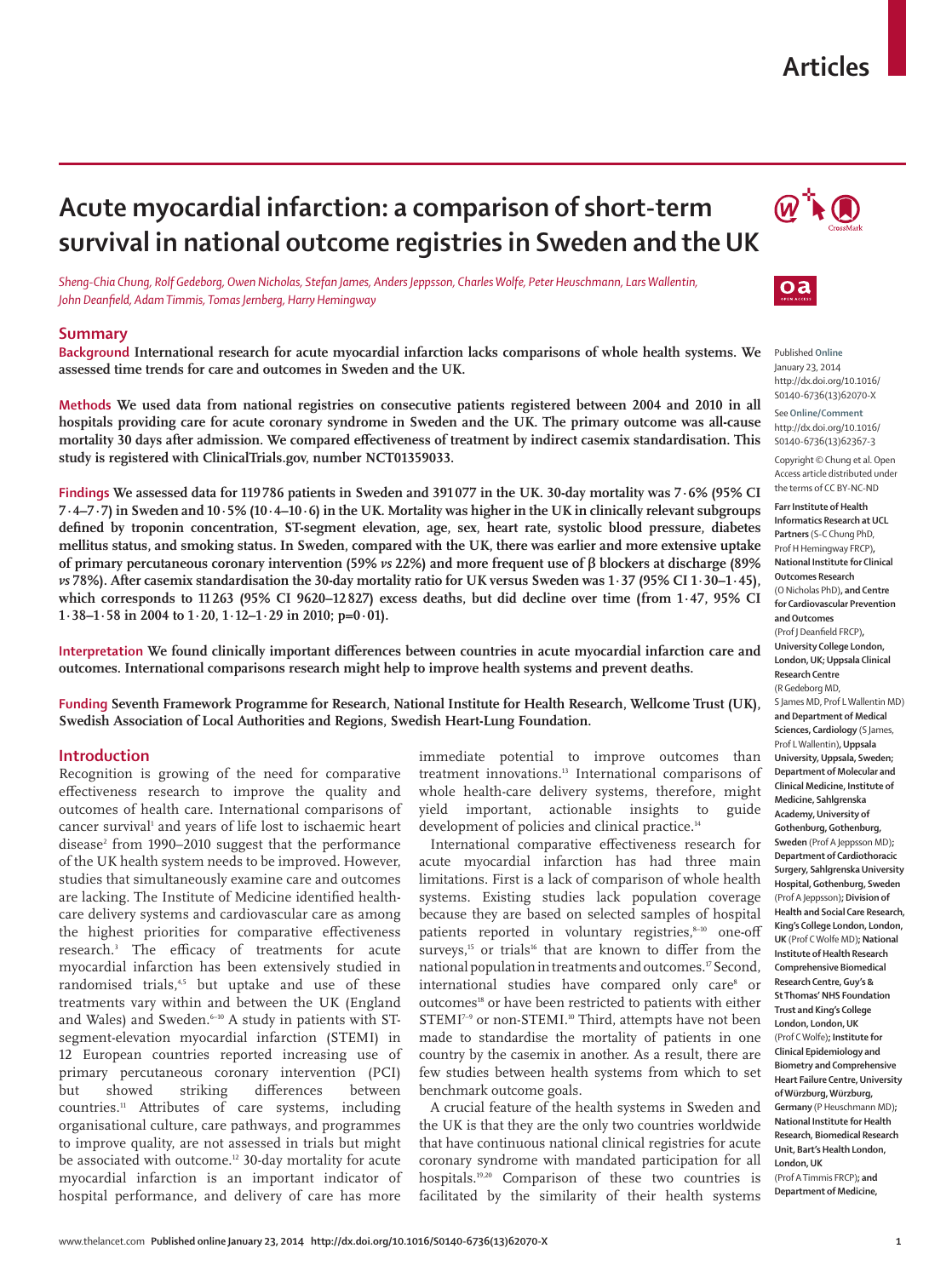**Huddinge, Section of Cardiology, Karolinska Institute, Stockholm, Sweden** (T Jernberg MD)

Correspondence to: Dr Tomas Jernberg, Department of Cardiology, Karolinska University Hospital, Karolinska Institute, Huddinge 141 86, Stockholm, Sweden **tomas.jernberg@karolinska.se**

Prof Harry Hemingway, Farr Institute of Health Informatics Research at UCL Partners, University College London, 222 Euston Road London NW1 2DA, UK **h.hemingway@ucl.ac.uk**

or

See **Online** for appendix

(universal, funded from taxation, and free at the point of use), proportion of gross domestic product spent on health, and national policy guidance provided for the evidence-based management of acute myocardial infarction. $21,22$  Differences are that Sweden has more rapid diffusion of some new technologies,<sup>23</sup> more complete use of evidence-based practice,<sup>9</sup> and a more established system for evaluating and reporting the quality and outcomes of care<sup>24</sup> than the UK.

In the absence of previous international comparisons, our objectives in this study were as follows: first, to assess the validity of comparing data from the two nationwide clinical registries; second, to compare time trends for proportions of patients in receipt of effective interventions while in hospital and at discharge between 2004 and 2010; third, to compare crude and casemix-standardised 30-day mortality between the two countries and between clinically important subgroups; fourth to estimate time trends in casemix-standardised mortality and compare them between Sweden and the UK; and fifth, to explore the contribution of clinical care to any difference in mortality.

#### **Methods**

#### **Study population**

All hospitals providing care for acute myocardial infarction in Sweden and the UK contribute data on consecutive patients to the Swedish Web-System for Enhancement and Development of Evidence-Based Care in Heart Disease Evaluated According to Recommended Therapies (SWEDEHEART)/Register of Information and Knowledge about Swedish Heart Intensive care Admissions (RIKS-HIA) and the UK Myocardial Ischaemia National Audit Project (MINAP),



*Figure 1***: Study population**

AMI=acute myocardial infarction. ID=identifier

respectively. RIKS-HIA and MINAP comply with the Cardiology Audit and Registration Data Standards (for acute coronary syndrome in Europe.7,25,26 We obtained data for all patients who were admitted to hospital because of acute myocardial infarction between Jan 1, 2004, and Dec 31, 2010. For patients with multiple admissions we used the earliest record. Acute myocardial infarction diagnosis was based on guidelines from the European Society of Cardiology/American College of Cardiology/American Heart Association.<sup>27</sup> The study was approved by the MINAP Academic Group and the steering group of SWEDEHEART.

## **Casemix and treatment measures**

The definitions of casemix, evidence-based hospital treatment, and discharge medications in SWEDEHEART/ RIKS-HIA and MINAP were compared (appendix pp 2–9). The 17 casemix characteristics were demographic factors (age, sex, year of admission), risk factors (smoking, history of diabetes mellitus, and hypertension), severity of acute myocardial infarction (troponin concentrations, systolic blood pressure at admission, heart rate at admission), history of heart failure, cardiac arrest at admission, history of cerebrovascular disease, or history of acute myocardial infarction, and previous procedures or use of medication (antiplatelet treatment with aspirin, clopidogrel, or both, PCI, coronary artery bypass graft surgery). Features of hospital treatment for STEMI were reperfusion therapy (primary PCI or fibrinolytic therapy before or during hospital stay), delay between symptom onset and primary PCI or fibrinolysis, coronary intervention other than primary PCI, intravenous glycoprotein IIb/IIIa inhibitors, and use of anticoagulants. Discharge medications assessed were antiplatelet therapy (aspirin, clopidogrel, or both), β blockers, angiotensinconverting-enzyme (ACE) inhibitors or angiotensinreceptor blockers (ARBs), and statins. Validation of SWEDEHEART/RIKS-HIA (each year a trained monitor compares data with a chart review in 30 randomly selected patients within each hospital) showed a 96·1% agreement.<sup>20</sup> Validation of MINAP data (compared with reaudit data, generated from each hospital annually by the re-entering of 20 data items on 20 randomly selected patients) showed a median agreement of 89·5%.19

### **Mortality**

The primary clinical outcome was all-cause mortality within 30 days after hospital admission. National unique identifiers were used to link patients with the National Death Registry in Sweden or the Office for National Statistics in the UK. We accessed these registries to ascertain vital status or date of death at 30 days.

## **Statistical analysis**

We compared troponin I and T concentrations, casemix, hospital treatment, and medication at discharge between Swedish and UK patients. Data are shown as proportion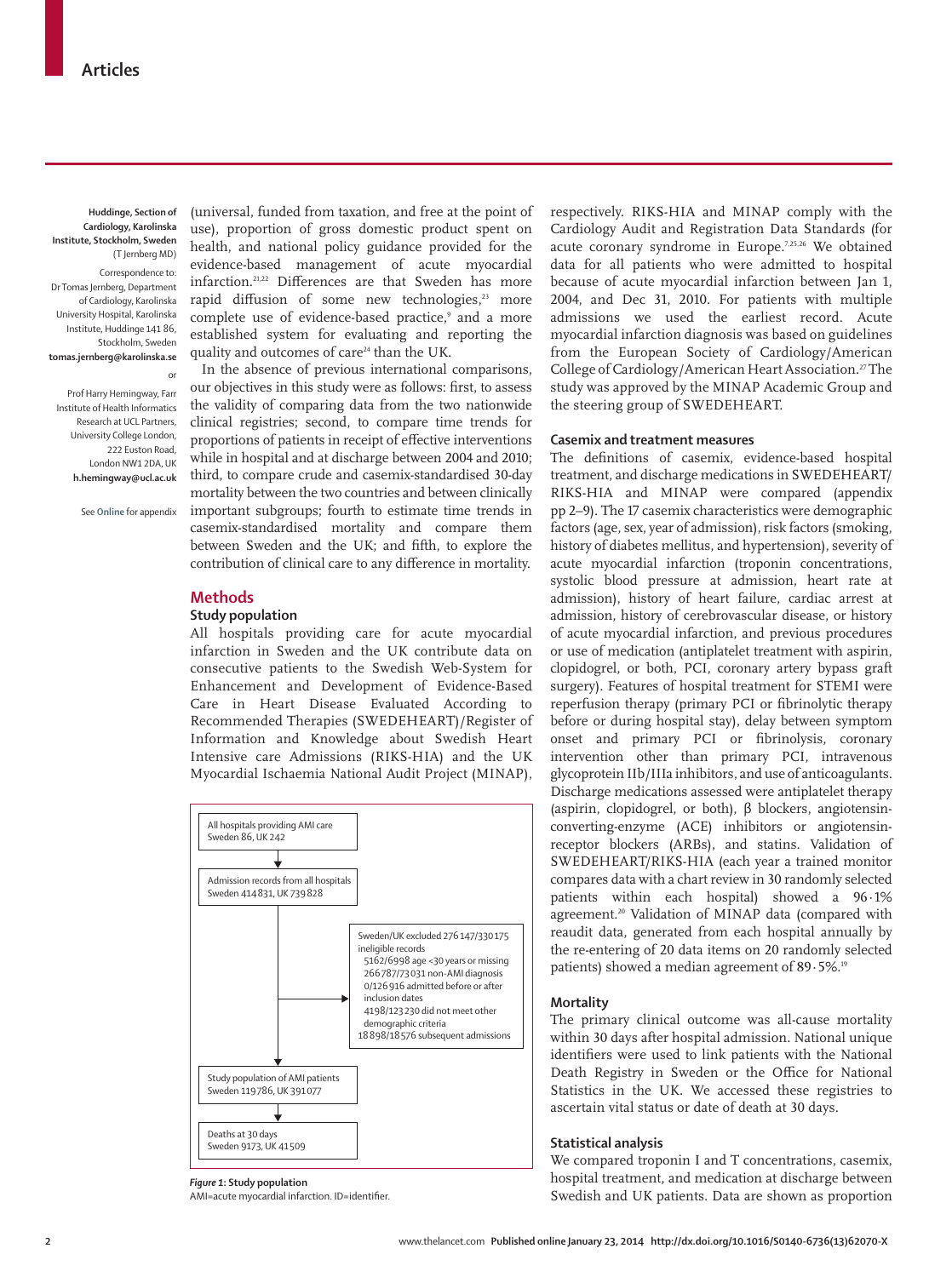(95% CI) for categorical variables and mean (SD) or median (IQR) for continuous variables. To further investigate the comparability of acute myocardial infarction diagnosis in the two registries, we compared the propensity of acute myocardial infarction diagnosis between UK and Sweden patients (appendix pp 12–13). Treatments for acute myocardial infarction were also compared by year of hospital admission.

We compared mortality outcomes with Kaplan-Meier analysis in clinically important subgroups (STEMI or non-STEMI, troponin concentration, systolic blood pressure at admission, heart rate at admission, sex, age,

|                                                       | Sweden (n=119786)         | UK (n=391077)                      |
|-------------------------------------------------------|---------------------------|------------------------------------|
| Casemix                                               |                           |                                    |
| <b>STEMI</b>                                          | 38 432 (32.1%, 31.8-32.3) | 157418 (40.3%, 40.1-40.4)          |
| Mean (SD) age (years)                                 | 71.2(12.3)                | 69.5(13.6)                         |
| Female                                                | 43 512 (36.3%, 36.1-36.6) | 135 664 (34 8%, 34 7 - 34 9)       |
| Median (IQR) AMI severity                             |                           |                                    |
| Systolic blood pressure (mm Hq)                       | 145 (125-165)             | 139 (120-158)                      |
| Heart rate (beats per min)                            | 78 (65-93)                | 79 (66-94)                         |
| Troponin I (µg/L)                                     | $4.2(0.8-18.0)$           | $4.4(0.8-21.7)$                    |
| Troponin T (µq/L)                                     | $0.7(0.2 - 2.3)$          | $0.65(0.2-2.3)$                    |
| <b>Risk factor</b>                                    |                           |                                    |
| Current smoker                                        | 25 085 (23.3%, 23.0-23.5) | 104 522 (29.5%, 29.3-29.6)         |
| History of diabetes                                   | 26 992 (22.7%, 22.4–22.9) | 65 458 (17.6%, 17.4-17.7)          |
| History of hypertension                               | 53 155 (45-2%, 44-9-45-5) | 173 342 (47 - 3%, 47 - 2 - 47 - 5) |
| Cardiovascular disease history                        |                           |                                    |
| Heart failure                                         | 10 859 (9.7%, 9.5-9.8)    | 18 944 (5.3%, 5.2-5.4)             |
| Cardiac arrest before admission                       | 1578 (1.3%, 1.3-1.4)      | 8478 (2.3%, 2.2-2.3)               |
| Cerebrovascular disease                               | 9816 (10.1%, 9.9-10.3)    | 30091 (8.5%, 8.4-8.5)              |
| Myocardial infarction                                 | 26 526 (22.4%, 22.1-22.6) | 67346 (18.3%, 18.1-18.4)           |
| Prehospital treatment                                 |                           |                                    |
| Antiplatelet monotherapy                              | 43 485 (36.6%, 36.3-36.9) | 98247 (26-4%, 26-3-26-6)           |
| Antiplatelet dual therapy                             | 4788 (4.0%, 3.9-4.1)      | 10931 (2.9%, 2.9-3.0)              |
| PCI                                                   | 9475 (8.0%, 7.8-8.2)      | 19 473 (5-4%, 5-4-5-5)             |
| CABG                                                  | 9192 (7.7%, 7.6-7.9)      | 17383 (4.8%, 4.8-4.9)              |
| Hospital treatment                                    |                           |                                    |
| <b>STEMI</b> patients                                 |                           |                                    |
| Total reperfusion treatment                           | 27354 (71.2%, 70.7–71.6)  | 118 880 (76.6%, 76.4-76.8)         |
| Prehospital fibrinolysis                              | 1533 (4.1%, 3.9-4.4)      | 13 903 (9.3%, 9.2-9.5)             |
| In-hospital fibrinolysis*                             | 4539 (11.8%, 11.5-12.1)   | 84 112 (54-2%, 54-0-54-5)          |
| Primary PCI                                           | 22 773 (59.3%, 58.8-59.8) | 34695 (22.4%, 22.2-22.6)           |
| Median (IQR) delay from symptom to fibrinolysis (min) | 177 (108-322)             | 150 (94-285)                       |
| Median (IQR) delay from symptom to primary PCI (min)  | 198 (129-365)             | 199 (140-328)                      |
| Non-STEMI and STEMI patients                          |                           |                                    |
| Coronary intervention other than primary PCI          | 34288 (28.6%, 28.4-28.9)  | 58 492 (17.3%, 17.2–17.5)          |
| IV glycoprotein IIb/IIIa receptor inhibitors          | 24 993 (21.0%, 20.8-21.2) | 28389 (8.6%, 8.5-8.7)              |
| Anticoaqulants                                        | 87 271 (73.2%, 73.0-73.5) | 283344 (83.0%, 82.9-83.1)          |
| Median (IQR) duration of hospital stay (days)         | $5(3-7)$                  | $6(3-10)$                          |
| Discharge medication                                  |                           |                                    |
| Antiplatelet monotherapy                              | 30 409 (27%, 26-8-27-3)   | 103 218 (34-2%, 34-1-34-4)         |
| Antiplatelet dual therapy                             | 76 099 (67.6%, 67.3–67.9) | 183753 (60.9%, 60.8-61.1)          |
| <b>B</b> blocker                                      | 99779 (88-7%, 88-5-88-9)  | 231505 (78.2%, 78-78.3)            |
| ACE inhibitor or ARB                                  | 63102 (56.2%, 55.9-56.5)  | 242300 (82.3%, 82.2-82.5)          |
| Statin                                                | 89767 (79.7%, 79.5-79.9)  | 276335 (92.8%, 92.7-92.9)          |

Values are number (%, 95% CI) unless stated otherwise. STEMI=ST-segment-elevation myocardial infarction. AMI=acute myocardial infarction. PCI=percutaneous coronary intervention. CABG=coronary artery bypass graft surgery. IV=intravenous. ACE=angiotensin-converting enzyme. ARB=angiotensin-receptor blocker. \*Prehospital and in-hospital fibrinolysis are not mutually exclusive.

*Table 1***: Casemix and treatment for patients with AMI in Sweden and the UK**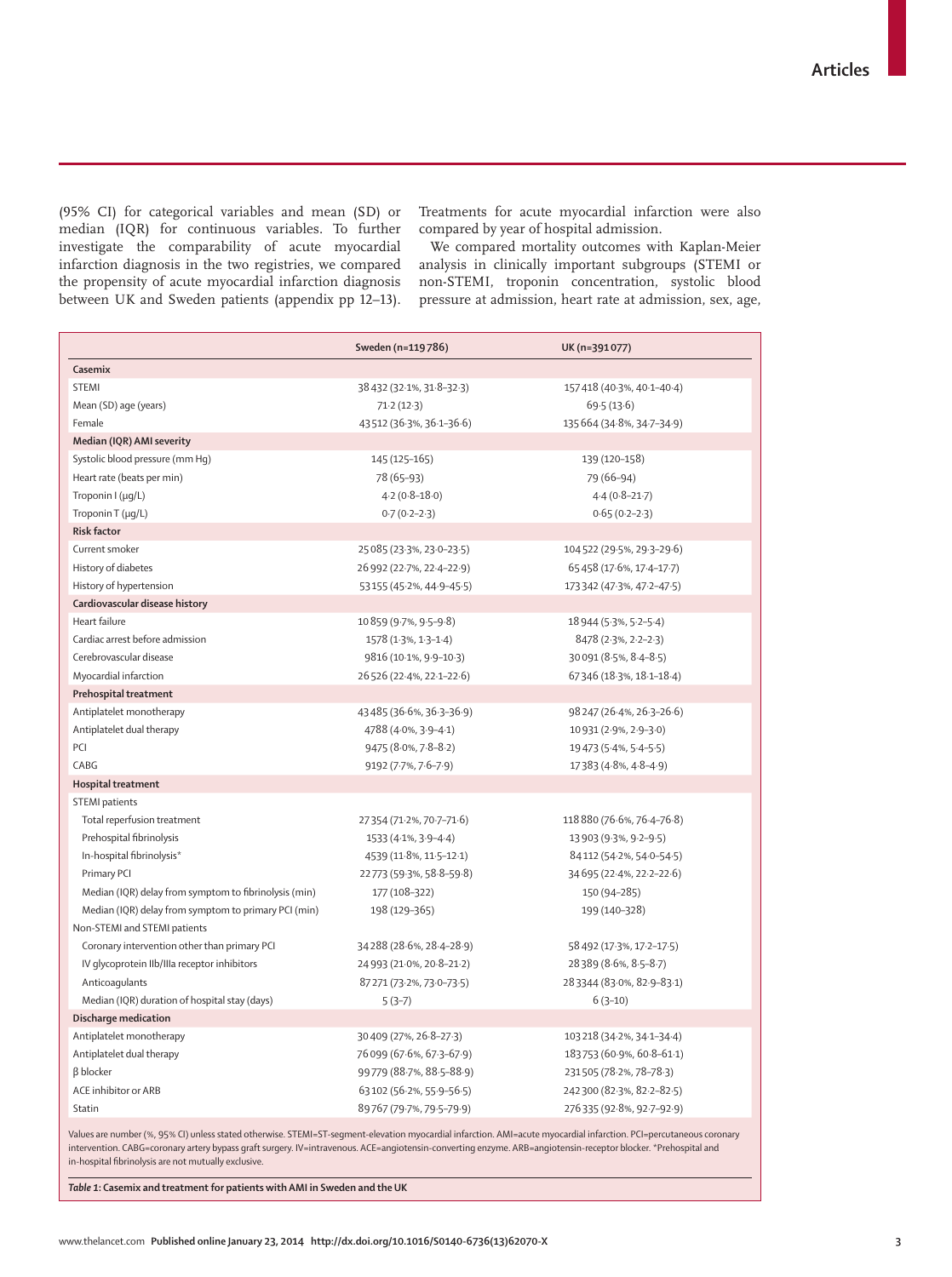

Figure 2: Use of reperfusion or fibrinolysis to treat STEMI and medication at discharge among all patients, by year

(A) Primary PCI and (B) fi brinolysis, including any given before admission or in hospital. (C) Any antiplatelet therapy and statin and (D) use of β blockers and ACEI or ARBs among all acute myocardial infarction patients who survived to discharge. STEMI=ST-segment-elevation myocardial infarction. PCI=percutaneous coronary intervention. ACEI=angiotensin-converting-enzyme inhibitor. ARB=angiotensin-receptor blocker.



*Figure 3***: Kaplan-Meier curves for cumulative mortality at 30 days after admission with acute myocardial infarction in Sweden and the UK**

\*Time of censoring or vital status at 30 days missing for 129 patients in the UK.

year of admission, diabetes status, and smoking), after casemix standardisation, and by propensity-score matching. In casemix standardisation, we modelled 30-day mortality for the two countries with the 17 casemix variables then applied the Sweden model to the UK acute myocardial infarction population to estimate the casemixstandardised relative risk of observed UK 30-day mortality for each study year and overall. In propensity matching, we estimated the propensity of being a STEMI patient and the propensity of being a non-STEMI patient in Sweden and the UK, according to logistic regression, and then matched patients on the basis of propensity scores (appendix pp 12–14).

Casemix models incorporated a random effect for participant hospital. The extent of missing values was assessed and then managed by multiple imputation (appendix pp 16–19). Analyses were performed with SAS (version 9.3), R (version 2.9.2), and Matlab (version 7.14). This study is registered with ClinicalTrials.gov, number NCT01359033.

### **Role of the funding source**

The sponsors of the study had no role in study design, data collection, data analysis, data interpretation, or writing of the report. S-CC had full access to all the data in the study. TJ and HH had final responsibility for the decision to submit for publication.

### **Results**

The study population was drawn from 86 hospitals in Sweden and 242 in the UK. 119 786 patients were eligible in Sweden and 391077 in the UK (figure 1) and data on 30-day mortality were available for 119 786 (100%) and 390 951 (99·97%) of these, respectively.

Median concentrations (IQR) maximum troponin I and troponin T were similar in Sweden and the UK overall (table 1) and for STEMI and non-STEMI patients by year (appendix pp 10–11).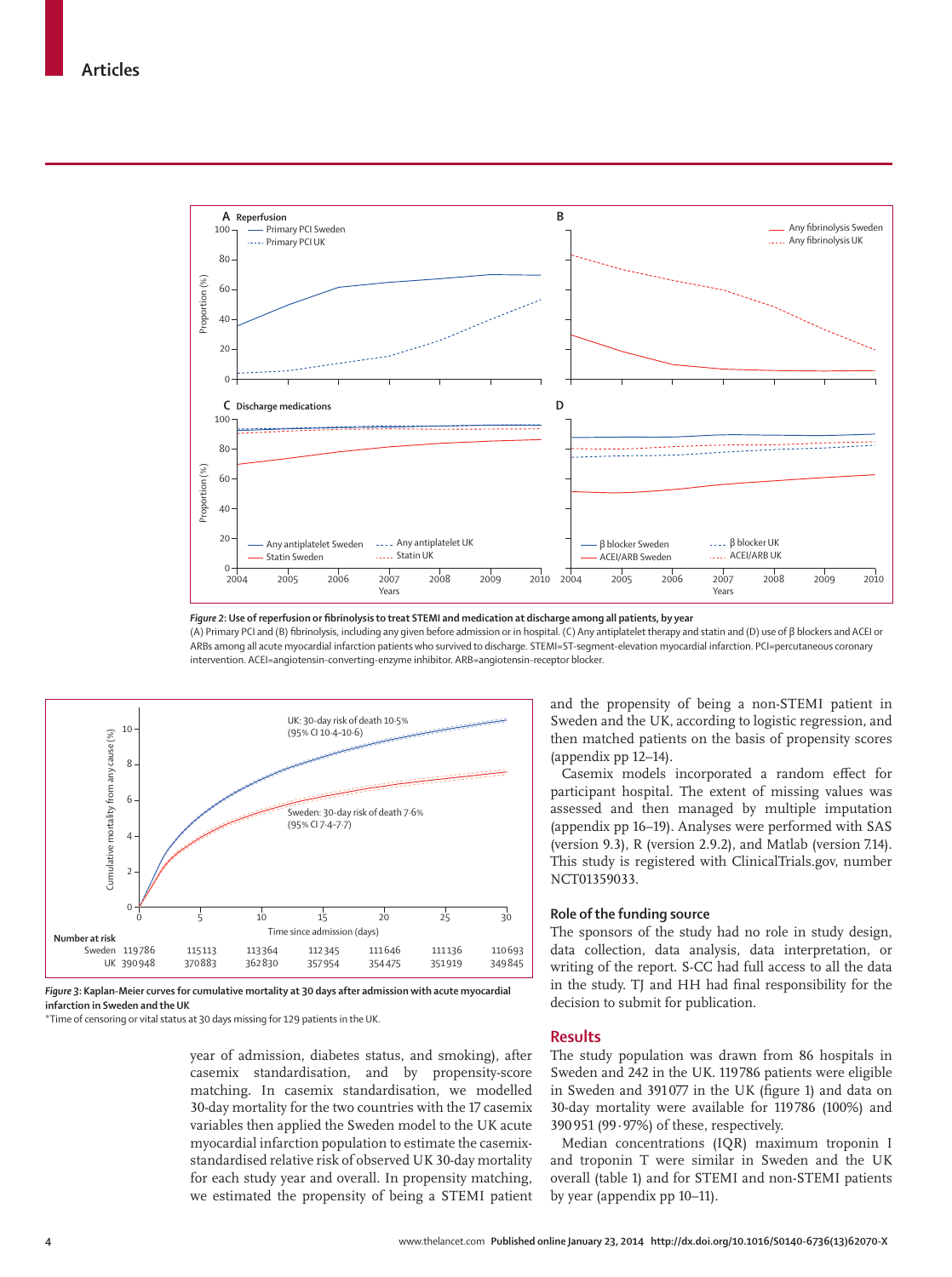The proportion of patients with STEMI was lower in Sweden than in the UK (32% *vs* 40%). The distributions of age and sex were similar in the two countries (table 1). Swedish patients had more favourable risk profiles than UK patients for some factors (eg, lower prevalence of current smoking and higher systolic blood pressure at admission), but worse risk profiles for other factors (eg, higher prevalence of diabetes, heart failure, and cerebrovascular disease). Previous use of antiplatelet and β-blocker therapy was greater in Sweden, but use of statins on admission was lower (table 1).

Total reperfusion for STEMI was more common in the UK than in Sweden (77% *vs* 71%). Fibrinolysis was also more common in the UK (54% *vs* 12%), but primary PCI was notably more common in Sweden (59% *vs* 22%; table 1). The median delay from symptom onset to hospital admission was similar in the two countries. The median delay from symptom onset to primary PCI in STEMI patients was similar, but for fibrinolysis the delay was longer in Sweden (table 1). Overall, coronary interventions (other than primary PCI) and use of intravenous glycoprotein IIb/IIIa agents were higher in Sweden than in the UK. For patients who survived to hospital discharge, those in Sweden were more likely than those in the UK to be prescribed dual antiplatelet therapy or β blockers, but less likely to be prescribed ACE inhibitors or ARBs and statins (table 1).

In both countries the use of primary PCI to treat STEMI increased over time and use of fibrinolysis decreased (figure 2, appendix p 20). In 2004, almost all STEMI patients in the UK received fibrinolysis, but this decreased substantially over time and use of primary PCI reached the Swedish 2004 rate in 2009. Over time, the use of any antiplatelet medication at discharge was similar in the two countries. Use of dual antiplatelet therapy at discharge was initially low in the UK but increased over time and had exceeded that in Sweden by 2009 (appendix p 20). Use of β blockers at discharge was constantly higher in Sweden, whereas use of ACE inhibitors or ARBs and use of statins were higher in the UK (figure 2).

Cumulative 30-day mortality was higher in the UK than in Sweden (figure 3). When assessed according to troponin concentrations, acute infarct severity (heart rate and blood pressure at admission), age, sex, year of admission, smoking, and diabetes status, 30-day mortality in the UK remained consistently higher than that in Sweden (table 2). The strength and direction of casemix-adjusted associations between 30-day mortality and age, year of admission, blood pressure, heart rate, diabetes status, history of cardiovascular disease, and previous revascularisation were similar in Sweden and the UK (appendix p 18). In-hospital mortality was also higher in the UK (8·8%, 8·7–8·9) than in Sweden  $(5.8\%, 5.7-5.9)$ . In clinically important subgroups, in-hospital mortality was consistently higher in the UK than in Sweden (appendix pp 21).

After standardisation with the Swedish casemix model, UK mortality was lower than the unadjusted, crude estimates (appendix p 22). After standardisation, the forecast mean 30-day mortality between 2004 and

|                                                                                                                                                                 | Number of deaths/patients |                           | 30-day mortality (%, 95% CI) |                         |  |  |  |
|-----------------------------------------------------------------------------------------------------------------------------------------------------------------|---------------------------|---------------------------|------------------------------|-------------------------|--|--|--|
|                                                                                                                                                                 | Sweden<br>$(n=119786)$    | <b>UK</b><br>$(n=391077)$ | Sweden<br>$(n=119786)$       | UK<br>$(n=391077)$      |  |  |  |
| ST-segment elevation                                                                                                                                            |                           |                           |                              |                         |  |  |  |
| STEMI                                                                                                                                                           | 3248/37937                | 17681/157365              | $8.6\%$ (8.3–8.8)            | $11.2\% (11.1 - 11.4)$  |  |  |  |
| Non-STEMI                                                                                                                                                       | 5923/80724                | 23828/233586              | $7.3\%$ (7.2-7.5)            | $10.2\% (10.1 - 10.3)$  |  |  |  |
| Severity of myocardial infarction                                                                                                                               |                           |                           |                              |                         |  |  |  |
| Troponin I (µg/L)                                                                                                                                               |                           |                           |                              |                         |  |  |  |
| $5-0$                                                                                                                                                           | 1487/29793                | 5994/80991                | $5.0\%$ (4.7-5.2)            | $7.4\% (7.2 - 7.6)$     |  |  |  |
| $5.0 - 9.9$                                                                                                                                                     | 484/6725                  | 1670/17524                | $7.2\%$ (6.6–7.8)            | $9.5\%$ (9.1–10.0)      |  |  |  |
| $10.0 - 20.0$                                                                                                                                                   | 487/6256                  | 1560/16342                | $7.8\%$ (7.1–8.5)            | $9.5\%$ ( $9.1-10.0$ )  |  |  |  |
| $\geq$ 20 $\cdot$ 0                                                                                                                                             | 1404/13255                | 4630/40765                | $10.6\% (10.1 - 11.1)$       | $11.4\% (11.1 - 11.7)$  |  |  |  |
| Troponin T (µg/L)                                                                                                                                               |                           |                           |                              |                         |  |  |  |
| <0.2                                                                                                                                                            | 724/12846                 | 2382/30756                | $5.6\%$ (5.3–6.0)            | $7.7\%$ (7 $-5-8.0$ )   |  |  |  |
| $0.2 - 0.5$                                                                                                                                                     | 598/10263                 | 2060/23937                | $5.8\%$ (5.4–6.3)            | $8.6\%$ ( $8.3 - 9.0$ ) |  |  |  |
| $0.5 - 1.0$                                                                                                                                                     | 559/7963                  | 1674/17774                | $7.0\%$ (6.5–7.6)            | $9.4\%$ (9.0-9.9)       |  |  |  |
| $\geq 1.0$                                                                                                                                                      | 2453/22921                | 6038/50485                | 10.7% (10.3-11.1)            | 12.0% (11.7-12.2)       |  |  |  |
| Admission systolic blood pressure (mm Hq)                                                                                                                       |                           |                           |                              |                         |  |  |  |
| < 110                                                                                                                                                           | 2279/9729                 | 10532/47796               | 23.4% (22.6-24.3)            | 22.0% (21.7-22.4)       |  |  |  |
| 110-140                                                                                                                                                         | 2882/31750                | 13 3 3 1 / 12 3 0 7 2     | $9.1\% (8.8 - 9.4)$          | 10.8% (10.7-11)         |  |  |  |
| >140                                                                                                                                                            | 2732/62743                | 11406/166274              | $4.4\%$ (4.2-4.5)            | $6.9\%$ $(6.7 - 7.0)$   |  |  |  |
| Admission heart rate (beats per min)                                                                                                                            |                           |                           |                              |                         |  |  |  |
| < 90                                                                                                                                                            | 4143/73584                | 18307/230648              | $5.6\%$ (5.5-5.8)            | $7.9\%$ (7 $.8-8.0$ )   |  |  |  |
| 90-120                                                                                                                                                          | 2760/24235                | 12694/82674               | $11.4\% (11-11.8)$           | 15.4% (15.1-15.6)       |  |  |  |
| >120                                                                                                                                                            | 1103/7933                 | 4418/24525                | 13.9% (13.2-14.7)            | 18.0% (17.5-18.5)       |  |  |  |
| Demographic characteristics                                                                                                                                     |                           |                           |                              |                         |  |  |  |
| Male                                                                                                                                                            | 5069/75406                | 22 549/25 4110            | $6.7\%$ (6.5–6.9)            | $8.9\%$ ( $8.8-9.0$ )   |  |  |  |
| Female                                                                                                                                                          | 4102/43255                | 18823/135608              | $9.5\%$ (9.2–9.8)            | 13.9% (13.7-14.1)       |  |  |  |
| Aqe                                                                                                                                                             |                           |                           |                              |                         |  |  |  |
| <65 years                                                                                                                                                       | 717/35262                 | 4487/142392               | $2.0\%$ (1.9-2.2)            | $3.2\%$ ( $3.1-3.2$ )   |  |  |  |
| 65-75 years                                                                                                                                                     | 1385/29859                | 7651/94442                | $4.6\%$ ( $4.4 - 4.9$ )      | $8.1\%$ (7.9-8.3)       |  |  |  |
| 75-85 years                                                                                                                                                     | 3731/36324                | 16288/101943              | 10.3% (10-10.6)              | 16.0% (15.8–16.2)       |  |  |  |
| $\geq$ 85 years                                                                                                                                                 | 3338/17216                | 13083/52174               | 19.4% (18.8–20)              | 25-1% (24-7-25-4)       |  |  |  |
| Year of admission                                                                                                                                               |                           |                           |                              |                         |  |  |  |
| 2004                                                                                                                                                            | 1803/18294                | 7300/55447                | $9.9\%$ (9.4-10.3)           | 13.2% (12.9-13.4)       |  |  |  |
| 2005                                                                                                                                                            | 1568/17274                | 6842/54421                | $9.1\% (8.7 - 9.5)$          | $12.6\% (12.3 - 12.9)$  |  |  |  |
| 2006                                                                                                                                                            | 1368/16865                | 5966/52757                | $8.1\%$ (7.7-8.5)            | $11.3\%$ (11-11.6)      |  |  |  |
| 2007                                                                                                                                                            | 1224/17601                | 5547/53276                | $7.0\%$ (6.6-7.3)            | 10.4% (10.2-10.7)       |  |  |  |
| 2008                                                                                                                                                            | 1145/16 647               | 5505/55851                | $6.9\%$ (6.5-7.3)            | $9.9\%$ ( $9.6-10.1$ )  |  |  |  |
| 2009                                                                                                                                                            | 1010/15796                | 5237/58 479               | $6.4\%$ (6-6.8)              | $9.0\% (8.7 - 9.2)$     |  |  |  |
| 2010                                                                                                                                                            | 1053/16 184               | 5112/60720                | $6.5\%$ (6.1-6.9)            | $8.4\%$ ( $8.2 - 8.6$ ) |  |  |  |
| <b>Risk factors</b>                                                                                                                                             |                           |                           |                              |                         |  |  |  |
| <b>Diabetes</b>                                                                                                                                                 | 2657/26769                | 8444/65424                | $9.9\%$ (9.6–10.3)           | 12.9% (12.7-13.2)       |  |  |  |
| No diabetes                                                                                                                                                     | 6371/91275                | 29 647/307 409            | $7.0\% (6.8–7.1)$            | $9.6\%$ (9.5-9.7)       |  |  |  |
| Current smoker                                                                                                                                                  | 1086/24651                | 5765/104503               | $4.4\%$ (4.2-4.7)            | $5.5\%$ (5.4-5.7)       |  |  |  |
| Non-smoker                                                                                                                                                      | 5939/82205                | 26463/249814              | $7.2\% (7-7.4)$              | 10.6% (10.5-10.7)       |  |  |  |
| STEMI=ST-seqment-elevation myocardial infarction.<br>Table 2:20, day mortality in patients with acute myocardial infarction in Sweden and the UK, by clinically |                           |                           |                              |                         |  |  |  |

*Table 2:* **30-day mortality in patients with acute myocardial infarction in Sweden and the UK, by clinically relevant subgroups**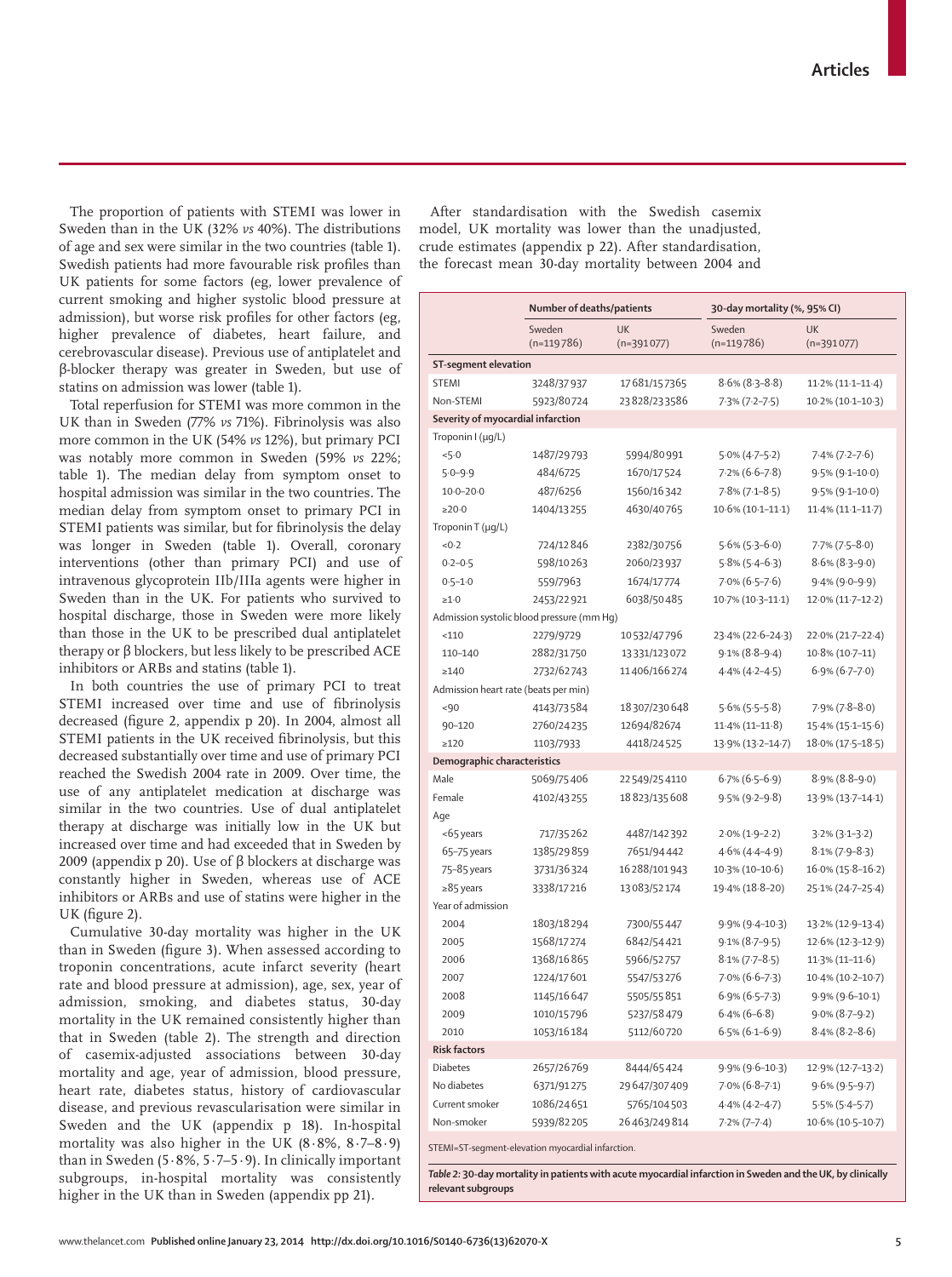| Year | Number of Observed<br><b>UK AMI</b><br>patients | <b>UK30-day</b> | Casemix-<br>standardised<br>mortality (%) risk ratio (95% CI) |                         |              |       |                     |     |     |     |
|------|-------------------------------------------------|-----------------|---------------------------------------------------------------|-------------------------|--------------|-------|---------------------|-----|-----|-----|
| 2004 | 55447                                           | 13.2            | $1.47(1.38-1.58)$                                             |                         |              |       |                     |     |     |     |
| 2005 | 54421                                           | 12.6            | $1.44(1.35-1.54)$                                             |                         |              |       |                     |     |     |     |
| 2006 | 52757                                           | $11-3$          | $1.35(1.26 - 1.45)$                                           |                         |              |       |                     |     |     |     |
| 2007 | 53276                                           | $10-4$          | $1.41(1.31 - 1.51)$                                           |                         |              |       |                     |     |     |     |
| 2008 | 55851                                           | 9.9             | $1.37(1.28 - 1.48)$                                           |                         |              |       |                     |     |     |     |
| 2009 | 58479                                           | 9.0             | $1.34(1.24 - 1.45)$                                           |                         |              |       |                     |     |     |     |
| 2010 | 60720                                           | $8-4$           | $1.20(1.12 - 1.29)$                                           |                         |              |       |                     |     |     |     |
|      |                                                 |                 | 0.8                                                           | 0.9                     | 1.1<br>$1-0$ | $1-2$ | 1.3                 | 1.4 | 1.5 | 1·6 |
|      |                                                 |                 |                                                               | Mortality Sweden higher |              |       | Mortality UK higher |     |     |     |
|      |                                                 |                 | Standardised relative risk                                    |                         |              |       |                     |     |     |     |

*Figure 4***: 30-day mortality of UK patients admitted in each study year, standardised according to the Swedish casemix model**

p=0·01 for linear trend across years for the relative risks. AMI=acute myocardial infarction.

2010 was 7·7% (95% CI 7·3–8·2). If the same casemix was assumed in Sweden and the UK, the standardised<br>mortality ratio was 1.37 (1.30–1.45), which mortality ratio was 1·37 (1·30–1·45), which corresponded to an estimated 11 263 (9620–12 827) more deaths in the UK between 2004 and 2010 than in Sweden. The greatest annual difference between countries in mortality was seen in 2004, when the standardised mortality ratio was 1·47 (1·38–1·58), but decreased significantly over time to  $1.20$  ( $1.12-1.29$ ) in 2010 (figure 4). The propensity-matched analyses gave similar findings (appendix p 15). We explored the extent to which mortality differences between countries might be explained by differences in medical care, by casemix standardisation and treatment in hospital and also by estimating what might have differed if the UK had the same level of use of primary PCI and β blockers as Sweden from 2004 onwards, assuming treatment benefits reported in randomised clinical trials. If the level of use of primary PCI and β blockers had been the same in the UK as in Sweden, we estimate the standardised mortality ratio would have reduced from 1·37 to 1·31 (95% CI 1·30–1·33; appendix pp 22, 24). When in-hospital treatments were included in addition to casemix, the standardised mortality ratio decreased from 1·37 to 1·21 (1·15–1·29 appendix pp 22–23).

## **Discussion**

We found greater mortality among patients with acute myocardial infarction in the UK than similar patients in Sweden. The differences in the care and outcomes of acute myocardial infarction are a cause for concern. Uptake of effective treatments, especially primary PCI to treat STEMI and β blockers at discharge, was slower in the UK than in Sweden. The greater cumulative 30-day mortality in the UK was much improved after standardisation with the Swedish casemix. This approach suggests that more than 10 000 deaths at 30 days would have been prevented or delayed had UK patients experienced the care of their Swedish counterparts.

Several lines of evidence support the validity of comparing care and outcomes across these registries. First, by design we captured data on the whole system in both countries (all hospitals and consecutive patients) and have used common data definitions. That these data are comparable is supported by our finding that the associations between casemix variables and mortality were similar in the two countries. Second, the diagnosis of acute myocardial infarction was comparable, with troponin values and propensity to make a diagnosis being similar. Third, differences in 30-day mortality between countries were consistent within strata defined by troponin values and other clinically important subgroups.

The use of primary PCI to treat STEMI in the UK lagged behind that in Sweden; the rate in 2010 in the UK (53%) was similar to that in Sweden in 2005 (50%). Primary PCI was more effective than fibrinolysis in a meta-analysis,<sup>28</sup> and this finding was reflected in guideline recommendations in the USA in 2004,<sup>29</sup> and in Europe in 2005.<sup>30</sup> The UK did not have a national policy for primary PCI until October, 2008,<sup>31</sup> which could explain the rapid increase in the use of this treatment from 2008 onwards, but it took until 2011–12 for rates to exceed 90%.32

The use of evidence-based secondary prevention showed a mixed pattern, with statin therapy and ACE inhibitors or ARBs being more commonly prescribed in the UK than in Sweden, whereas use of β blockers at discharge was more common in Sweden. β blockers have been reported to be efficacious for secondary prevention of acute myocardial infarction in randomised, controlled trials, and have been included in guideline recommendations for acute myocardial infarction in Europe<sup>33</sup> and the USA<sup>34</sup> since 1996, but their use was not recommended in the UK until 2001.<sup>35</sup>

Our findings suggest that these differences in clinical care contributed to international differences in patients' outcomes. The mortality gap between Sweden and the UK decreased over time, which is consistent with the narrowing gap between treatments. Application of Swedish rates of primary PCI and β blocker use to the UK population or inclusion of in-hospital treatments in the standardisation were associated separately with reduced differences in mortality between the two countries.

Other features of health care are not measured in these registries (eg, why particular patients do or do not receive particular types of care), and these features probably contribute to explaining the mortality gap. We show that improved understanding of selection processes in the two countries is needed (appendix p 23). Mortality might be affected by multiple unmeasured features of care, including doses, timing, adherence to drugs, differences in operator experience, shared and specialty care pathways, use of decision-support tools, and organisational culture.<sup>12</sup>

In all countries, patients, payers and policymakers could ask how outcomes in their health systems compare with our results. Policy initiatives are required to identify,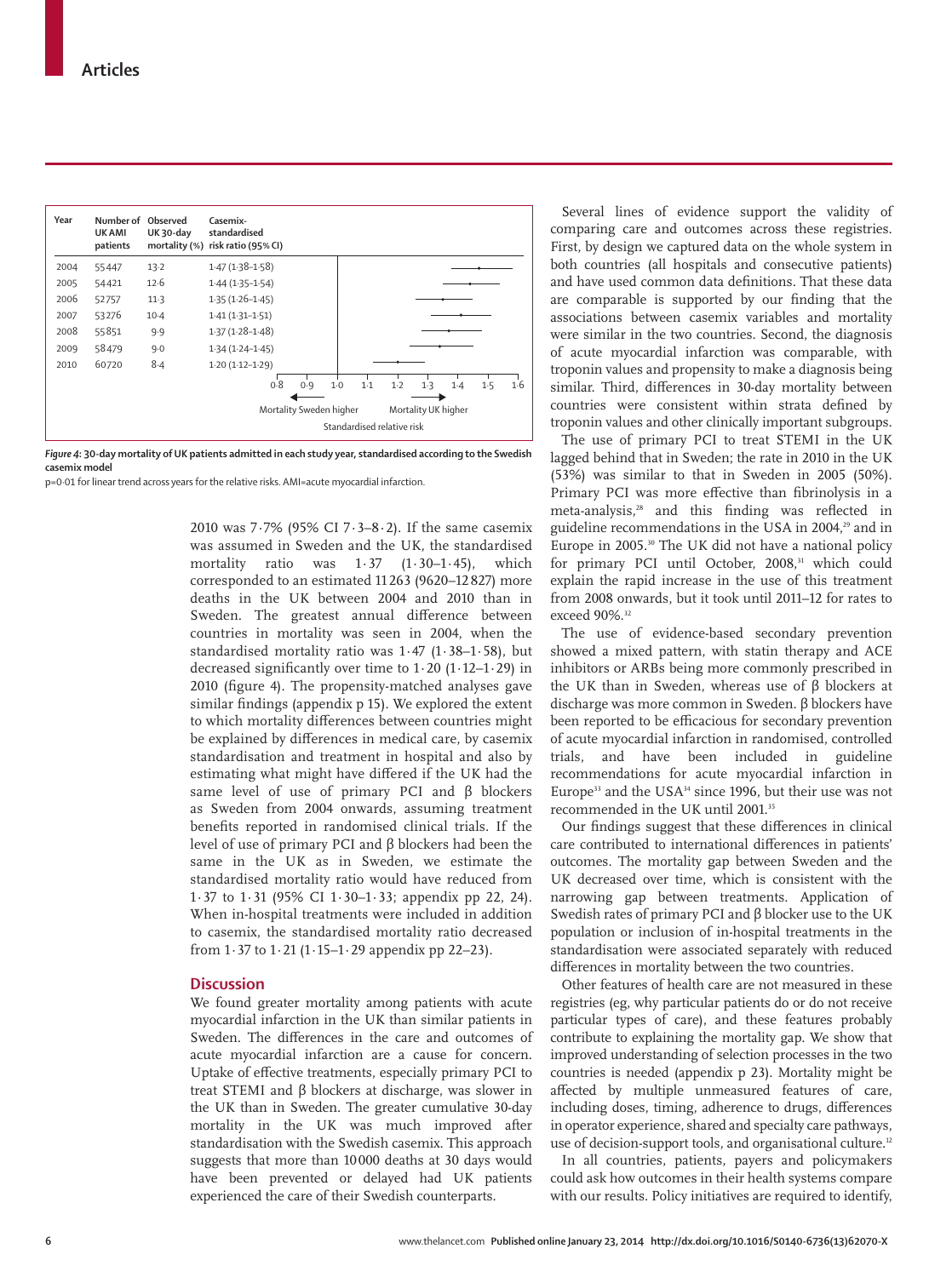understand, and reduce gaps between treatment use and outcomes in different health systems. We suggest that progress towards this goal is achievable because the narrowing of the gap between mortality in Sweden and the UK indicates that differences are reversible. Betweencountry comparisons of nationwide care and outcomes is a novel approach; most quality-outcome initiatives so far have been concentrated on within-country and withinsystem metrics. For Sweden our results highlight the value of quality of sustained, system-wide initiatives to improve quality, including the public reporting of outcomes at hospital level. For the UK our results suggest the usefulness of learning from systems that seem to be performing better.<sup>1,2</sup>

Our study has several limitations. First, we cannot exclude the possibility that unmeasured features of casemix contributed to the differences in mortality. However, standardisation, stratification, and analysis of propensity scores all reported similar results, which supports an actual and significant difference between countries. Our casemix model is as comprehensive as the registries allow and included 17 variables in demography, acute myocardial infarction severity, risk factor, comorbidity, and prehospital treatment. Second, we could not assess the care received by patients who died before reaching hospital, although we believe this is unlikely to explain the higher mortality in the UK because the time from symptom onset to admission was similar to that in Sweden and differences in mortality became apparent after the first day in hospital. Third, the registries do not capture all patients admitted with acute myocardial infarction and, in the UK, missed patients are likely to be older and less likely to be under the care of a cardiologist than patients recorded in the registry.<sup>36</sup> Because the nationwide registries in Sweden have been established longer than in the UK, missed cases might be less frequent in Sweden, which suggests the actual difference in mortality could be wider. Fourth, the quality and completeness of data (in themselves markers of quality of care) might introduce bias in our casemix model. In sensitivity analyses, however, estimates for the associations between casemix variables and 30-day mortality based on complete case analysis verified the results from multiple imputed data (appendix pp 18–19).

Our comparison of international outcomes suggests a novel research agenda (panel).<sup>37</sup> First, additional patientlevel health-care factors that are not measured might explain differences between countries. International harmonisation of detailed measures of quality of care in clinical registries, such as pathways of care, is needed. Second, at the national level, whether initiatives, such as national policies, financial incentives, organisation, and leadership, affect the delivery of care is unclear. Third, outcomes should be compared with those in other countries, such as France, Hungary, Poland, and the USA, through assessment of national, albeit voluntary, registries. Fourth, with linkage to national electronic health records,

### *Panel***: Research in context**

#### **Systematic review**

We searched Medline via PubMed with the medical subject headings "myocardial infarction", "Outcome Assessment (Health Care)", and "internationality" and identified studies published in English from January, 1990 to September, 2013. Additional references from identified studies, reviews, or relevant citations provided by experts were manually checked to supplement the literature searches. We identified six closely relevant studies reporting substantial variation in the use and uptake of evidence-based medicine for care of acute myocardial infarction between countries.<sup>8-11,15,16</sup> These studies, however, were based on selected samples of hospital patients in voluntary registries,<sup>8-10</sup> crosssectional surveys,<sup>15</sup> a clinical trial,<sup>16</sup> or with only ST-segment-elevation acute myocardial infarction (STEMI)<sup>8-9,11</sup> or non-STEMI.<sup>10</sup> One study reported important between-countries differences in acute myocardial infarction mortality<sup>18</sup> and the uptake of some evidencebased medicine. Our search revealed no previous studies comparing quality of care between two countries with nationwide coverage and taking into account heterogeneity in patients' casemix.

#### **Interpretation**

We found evidence of clinically important international differences in the uptake of effective treatments for and outcomes from AMI. 30-day mortality after AMI was higher among UK patients than among Swedish patients. Differences in mortality were not explained by differences in casemix, but were partly attributable to recorded differences in clinical care. International comparisons of care and outcome registries might yield important, actionable insights to guide health-care policy and clinical practice to improve the quality of health systems and prevent avoidable deaths from acute myocardial infarction.

there are opportunities to extend comparisons to include ambulatory care before and after admission for heart attack, non-fatal events, and longer-term outcomes.<sup>38</sup>

We found clinically important differences in the care and outcomes of patients with acute myocardial infarction in Sweden and the UK. International comparisons of care and outcome registries might inform new research and policy initiatives to improve the quality of health systems.

#### **Contributors**

S-CC, RG, and ON analysed the data. All authors contributed to the preparation of the manuscript. TJ and HH oversaw the study and provided important scientific input, leadership, and collaboration in the study.

## **Confl icts of interest**

We declare that we have no conflicts of interest.

#### **Acknowledgments**

This study was done on behalf of the Swedish web-system for Enhancement and Development of Evidence-Based Care in Heart Disease Evaluated According to Recommended Therapies/The Swedish Register of Information and Knowledge about Swedish Health Intensive Care Admissions, the National Institute for Cardiovascular Outcomes Research/Myocardial Ischaemia National Audit Project, the Clinical Research Using Linked Bespoke Studies and Electronic Health Records programme, and the European Implementation Score project. This study was funded by the European Union Seventh Framework Programme for Research (CW, PH, and HH, grant 223153), National Institute for Health Research ([NIHR] AT and HH, grant RP-PG-0407–10314), Wellcome Trust (AT and HH, grant 086091/Z/08/Z), and the Medical Research Council Prognosis Research Strategy (PROGRESS) Partnership (AT and HH, grant G0902393/99558), and by awards to establish the Farr Institute of Health Informatics Research at UCL Partners, from the Medical Research Council, Arthritis Research UK, British Heart Foundation,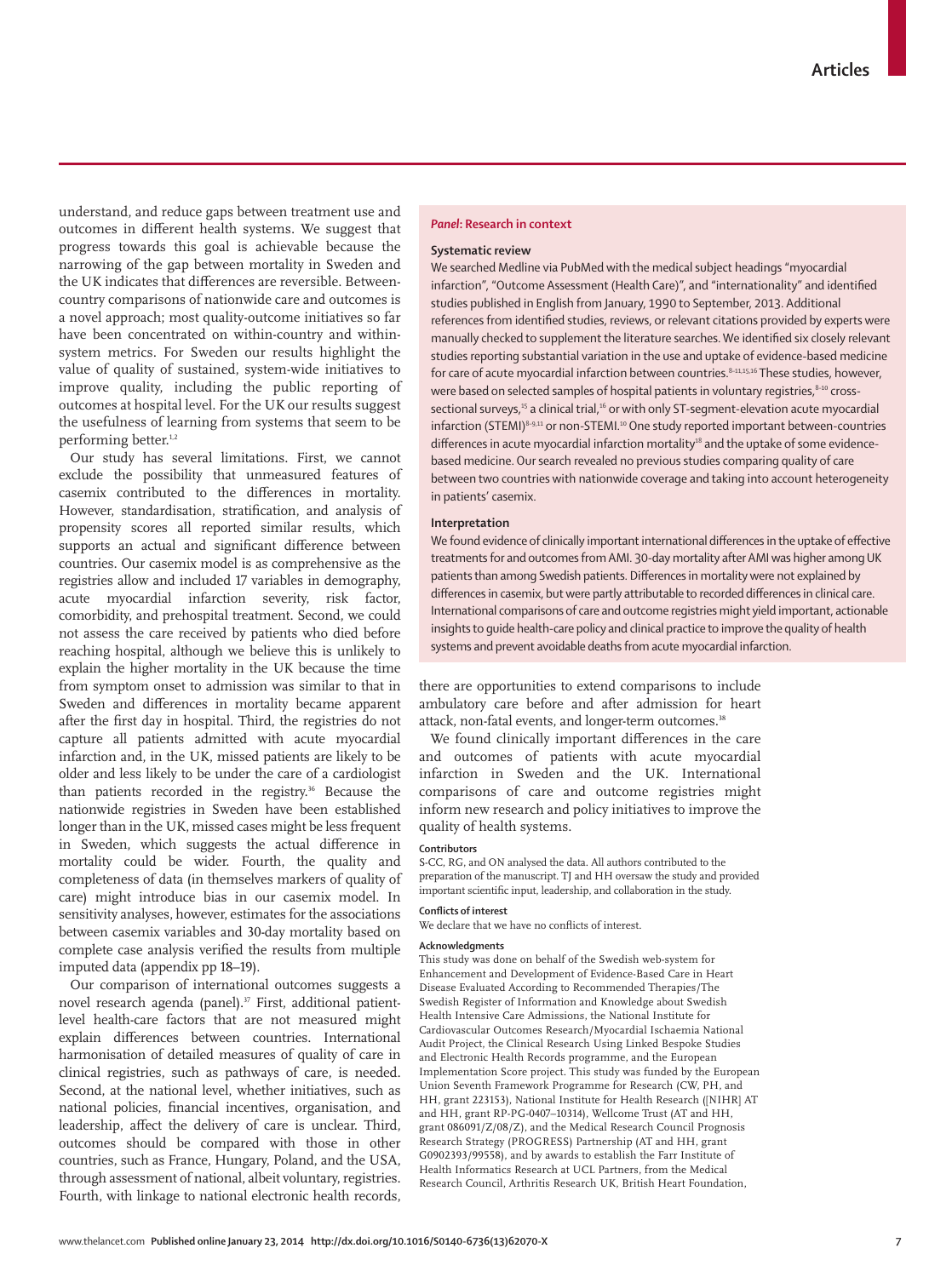Cancer Research UK, Chief Scientist Office, Economic and Social Research Council, Engineering and Physical Sciences Research Council, NIHR, National Institute for Social Care and Health Research, and Wellcome Trust. CW was supported by the NIHR Biomedical Research Centre at Guy's and St Thomas' National Health Service Foundation Trust and King's College London, funded by the NIHR. AT was supported by Barts and The London NIHR Cardiovascular Biomedical Research Unit, funded by the National Institute for Health Research. SJ, AJ, LW, and TJ were supported by the Swedish Heart and Lung Foundation. RG is employed at the Medical Products Agency in Sweden. The views expressed in this paper do not necessarily represent the views of the funding bodies.

#### **References**

- Coleman MP, Forman D, Bryant H, et al, for the ICBP Module 1 Working Group. Cancer survival in Australia, Canada, Denmark, Norway, Sweden, and the UK, 1995-2007 (the International Cancer Benchmarking Partnership): an analysis of population-based cancer registry data. *Lancet* 2011; **377:** 127–38.
- 2 Murray CJ, Richards MA, Newton JN, et al. UK health performance: fi ndings of the Global Burden of Disease Study 2010. *Lancet* 2013; **381:** 997–1020.
- Iglehart JK. Prioritizing comparative-effectiveness research--IOM recommendations. *N Engl J Med* 2009; **361:** 325–28.
- 4 Wright RS, Anderson JL, Adams CD, et al, for the American College of Cardiology Foundation/American Heart Association Task Force on Practice Guidelines. 2011 ACCF/AHA focused update incorporated into the ACC/AHA 2007 guidelines for the management of patients with unstable angina/non-ST-elevation myocardial infarction: a report of the American College of Cardiology Foundation/American Heart Association Task Force on Practice Guidelines developed in collaboration with the American Academy of Family Physicians, Society for Cardiovascular Angiography and Interventions, and the Society of Thoracic Surgeons. *J Am Coll Cardiol* 2011; **57:** e215–367.
- Kushner FG, Hand M, Smith SC Jr, et al. 2009 focused updates: ACC/AHA guidelines for the management of patients with ST-elevation myocardial infarction (updating the 2004 guideline and 2007 focused update) and ACC/AHA/SCAI guidelines on percutaneous coronary intervention (updating the 2005 guideline and 2007 focused update) a report of the American College of Cardiology Foundation/American Heart Association Task Force on Practice Guidelines. *J Am Coll Cardiol* 2009; **54:** 2205–41.
- 6 Gavalova L. Myocardial Ischaemia National Audit Project (MINAP) 2011 report. London: National Institute for Cardiovascular Outcomes Research: 2012.
- 7 Jernberg T, Johanson P, Held C, Svennblad B, Lindbäck J, Wallentin L, for the SWEDEHEART/RIKS-HIA. Association between adoption of evidence-based treatment and survival for patients with ST-elevation myocardial infarction. *JAMA* 2011; **305:** 1677–84.
- 8 Eagle KA, Goodman SG, Avezum A, Budaj A, Sullivan CM, López-Sendón J, for the GRACE Investigators. Practice variation and missed opportunities for reperfusion in ST-segment-elevation myocardial infarction: findings from the Global Registry of Acute Coronary Events (GRACE). *Lancet* 2002; **359:** 373–77.
- 9 Widimsky P, Wijns W, Fajadet J, et al, for the European Association for Percutaneous Cardiovascular Interventions. Reperfusion therapy for ST elevation acute myocardial infarction in Europe: description of the current situation in 30 countries. *Eur Heart J* 2010; **31:** 943–57.
- Yusuf S, Flather M, Pogue J, et al, for the OASIS (Organisation to Assess Strategies for Ischaemic Syndromes) Registry Investigators. Variations between countries in invasive cardiac procedures and outcomes in patients with suspected unstable angina or myocardial infarction without initial ST elevation. *Lancet* 1998; **352:** 507–14.
- 11 Laut KG, Gale CP, Lash TL, Kristensen SD. Determinants and patterns of utilization of primary percutaneous coronary intervention across 12 European countries: 2003–2008. *Int J Cardiol* 2013 **168:** 2745–53.
- Curry LA, Spatz E, Cherlin E, et al. What distinguishes topperforming hospitals in acute myocardial infarction mortality rates? A qualitative study. *Ann Intern Med* 2011; **154:** 384–90.
- 13 White HD, Chew DP. Acute myocardial infarction. *Lancet* 2008; **372:** 570–84.
- Levy AR, Mitton C, Johnston KM, Harrigan B, Briggs AH. International comparison of comparative effectiveness research in five jurisdictions: insights for the US. *Pharmacoeconomics* 2010; **28:** 813–30.
- Schiele F, Hochadel M, Tubaro M, et al. Reperfusion strategy in Europe: temporal trends in performance measures for reperfusion therapy in ST-elevation myocardial infarction. *Eur Heart J* 2010; **31:** 2614–24.
- 16 Kociol RD, Lopes RD, Clare R, et al. International variation in and factors associated with hospital readmission after myocardial infarction. *JAMA* 2012; **307:** 66–74.
- 17 Terkelsen CJ, Lassen JF, Nørgaard BL, et al. Mortality rates in patients with ST-elevation vs. non-ST-elevation acute myocardial infarction: observations from an unselected cohort. *Eur Heart J* 2005; **26:** 18–26.
- 18 Abildstrom SZ, Rasmussen S, Rosén M, Madsen M. Trends in incidence and case fatality rates of acute myocardial infarction in Denmark and Sweden. *Heart* 2003; **89:** 507–11.
- 19 Herrett E, Smeeth L, Walker L, Weston C, and the MINAP Academic Group. The Myocardial Ischaemia National Audit Project (MINAP). *Heart* 2010; **96:** 1264–67.
- 20 Jernberg T, Attebring MF, Hambraeus K, et al. The Swedish Web-system for enhancement and development of evidence-based care in heart disease evaluated according to recommended therapies (SWEDEHEART). *Heart* 2010; **96:** 1617–21.
- 21 Sweden National Board of Health and Welfare. National guidelines for cardiac care. http://www socialstyrelsen se/ nationellariktlinjerforhjartsjukvard (accessed Nov 12, 2013; in Swedish).
- 22 The National Archives. Evaluation of the Coronary Heart Disease National Service Framework. http://webarchive.nationalarchives. gov.uk/+/www.dh.gov.uk/en/FreedomOfInformation/  $\label{thm:reedomof} {\bf Freedom of information publication scheme feedback/FOI releases/}$ DH\_126679 (accessed Nov 12, 2013).
- Packer C, Simpson S, Stevens A, for the EuroScan: the European Information Network on New and Changing Health Technologies. International diffusion of new health technologies: a ten-country analysis of six health technologies. *Int J Technol Assess Health Care* 2006; **22:** 419–28.
- 24 Carlsson P. Health technology assessment and priority setting for health policy in Sweden. *Int J Technol Assess Health Care* 2004; **20:** 44–54.
- 25 Flynn MR, Barrett C, Cosío FG, et al. The Cardiology Audit and Registration Data Standards (CARDS), European data standards for clinical cardiology practice. *Eur Heart J* 2005; **26:** 308–13.
- 26 Birkhead JS, Walker L, Pearson M, Weston C, Cunningham AD, Rickards AF, for the National Audit of Myocardial Infarction Project Steering Group. Improving care for patients with acute coronary syndromes: initial results from the National Audit of Myocardial Infarction Project (MINAP). *Heart* 2004; **90:** 1004–09.
- 27 Thygesen K, Alpert JS, White HD, for the Joint ESC/ACCF/AHA/ WHF Task Force for the Redefinition of Myocardial Infarction. Universal definition of myocardial infarction. *Eur Heart J* 2007; **28:** 2525–38.
- 28 Keeley EC, Boura JA, Grines CL. Primary angioplasty versus intravenous thrombolytic therapy for acute myocardial infarction: a quantitative review of 23 randomised trials. *Lancet* 2003; **361:** 13–20.
- Antman EM, Anbe DT, Armstrong PW, et al, for the American College of Cardiology, and the American Heart Association Task Force on Practice Guidelines, and the Canadian Cardiovascular Society. ACC/AHA guidelines for the management of patients with ST-elevation myocardial infarction: a report of the American College of Cardiology/American Heart Association Task Force on Practice Guidelines (Committee to Revise the 1999 Guidelines for the Management of Patients with Acute Myocardial Infarction). *Circulation* 2004; **110:** e82–292.
- Silber S, Albertsson P, Avilés FF, et al, and the Task Force for Percutaneous Coronary Interventions of the European Society of Cardiology. Guidelines for percutaneous coronary interventions. *Eur Heart J* 2005; **26:** 804–47.
- 31 Improvement NHS. National roll-out of Primary PCI for patients with ST segment elevation myocardial infarction: an interim report (2010). http://system.improvement.nhs.uk/ImprovementSystem/ ViewDocument.aspx?path=Cardiac%2FNational%2FWebsite%2FRe perfusion%2FInterim%20Report%20text%20final.doc.pdf (acccessed Jan 13, 2014).